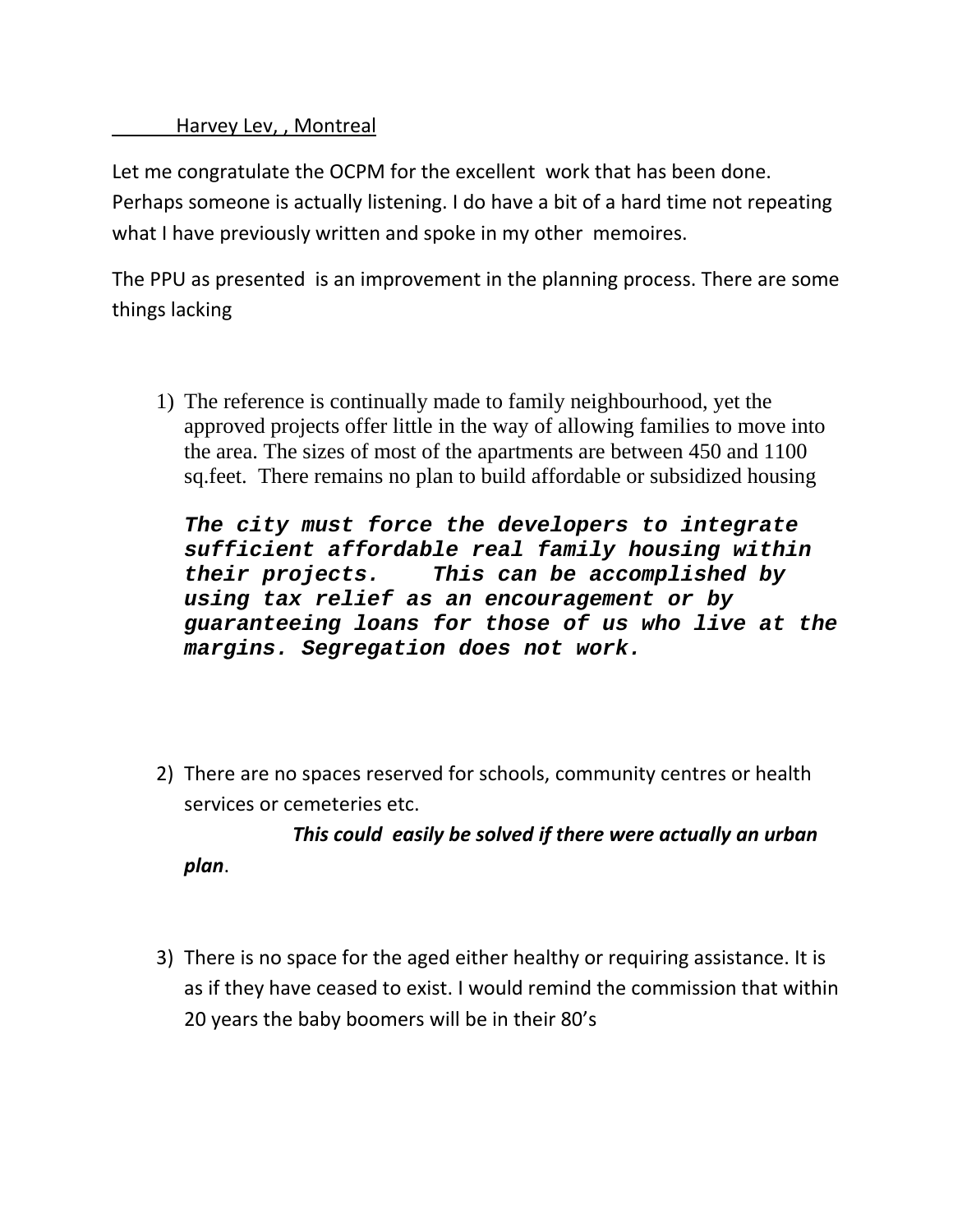## *There must be a serious and concerted effort to realize a solution to this while the opportunity still exists, otherwise the elderly will remain marginalized and that soon will be me and you*

4) There is no mention of any de-regulation or any obligation on the arrondissement to facilitate small business etc. At the moment the regulations in force have the effect of inhibiting any personal initiative and a trip to city hall is as desirable as a trip to the emergency department of any hospital.

 *At the moment the authorities have become the biggest obstacle to overcome vis a vis the regulations that are in place, regulations which are extremely rigid, often without reason. It would be about time that the city and the employees of the city become facilitators. The arrondissement should have in place a system of trained facilitators who can help young & aged entrepreneurs navigate the system. At the moment it is a nightmare for even the most seasoned business people. If we want new and progressive projects and new ideas to take us into the 21st century, we must take action to make city hall a place where help is forthcoming.* 

*5)*While there is mention there remains no real plan to respect and valorize the patrimoine, ecosystem and architecture of the area.

*There is no real reference to the report of the conseil de patrimoine. There is no attempt to limit the environmental footprint of the various developments. There is no interest by the city to help preserve the heritage of the area i.e.allowing the illegal removal of the Dow Chimneys and the cities removal of the cobblestone*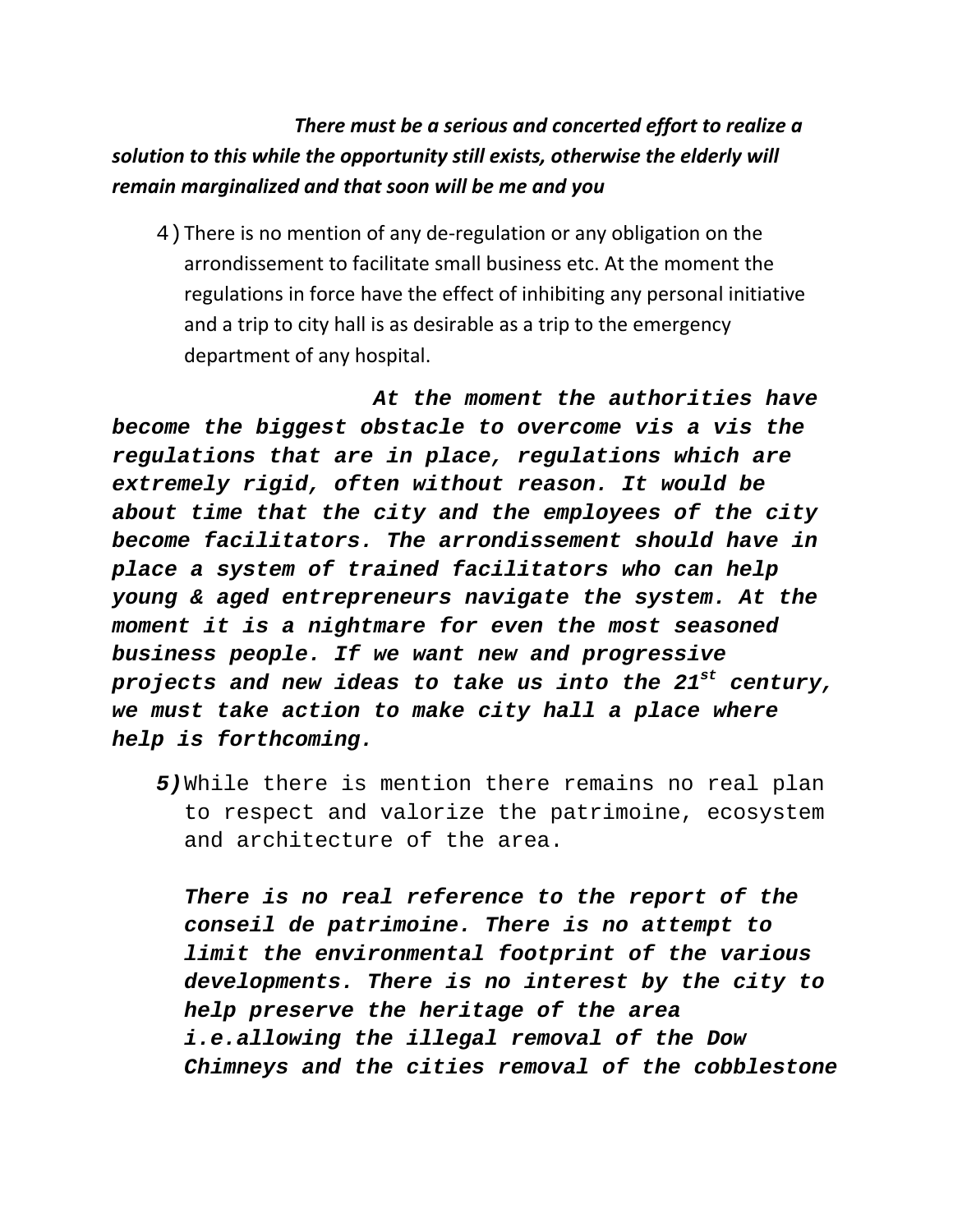*streets which were laid in the mid 19th century, etc.* 

6)There is no mention of the Lachine Canal park, or how it will be integrated into the community

*This has been brought up in each step of the OCPM hearings starting with the tripostale and including the Bonaventure hearings. The city must insist that Parks Canada take an active role in the neighbourhood.* 

- *7)*There is no plan for public transport other than bicycles. There are plans for 8,000 new parking places and plans to decrease the volume of the road network by 50%. There are no plans to reroute any of the traffic headed to the Pont Champlain and Pont Victoria. The traffic causes complete grid lock every day in the sector between de la Montagne and the Bonaventure(University) *There are alternatives such as minibus or minirail etc. and the use of the existing rail network for slow trains to the south shore to alleviate the gridlock and remove the need for thousands of polluting busses. At the moment there are 6 tracks on the viaduct and only 2 are used for rail traffic.*
- 8)The concept of a community includes having employment of various kinds located near to where people live. The plan lacks any reference to this very basic sector of the neighbourhood. As it is now planned, we will just be reversing the traffic on the autoroutes. Residents will be forced to drive kilometers to their employment. *There is a need for real urban planning and the encouragement of new economies.*